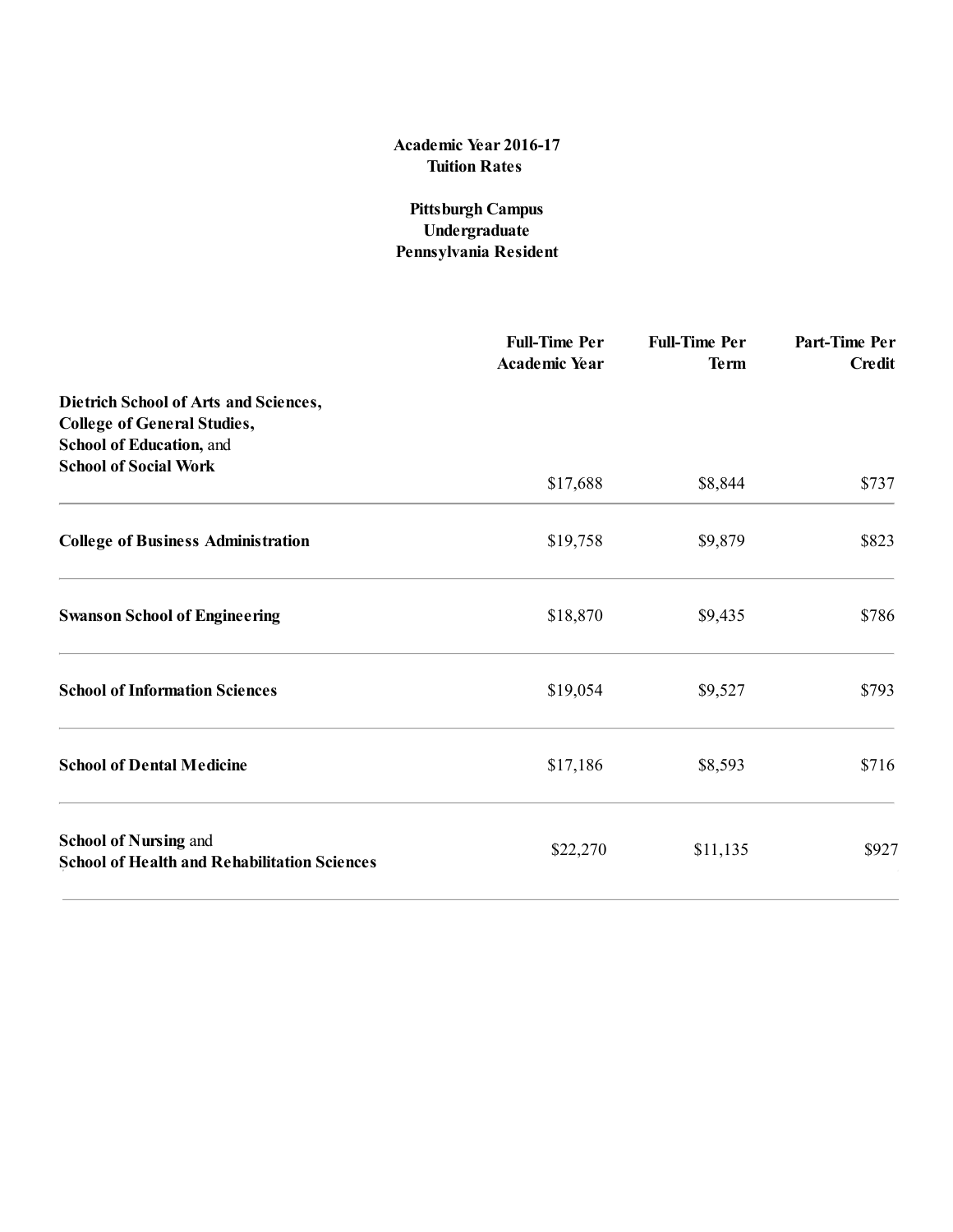## Pittsburgh Campus Undergraduate Out-of-State Resident

|                                                                                                         | <b>Full-Time Per</b><br><b>Academic Year</b> | <b>Full-Time Per</b><br><b>Term</b> | Part-Time Per<br><b>Credit</b> |
|---------------------------------------------------------------------------------------------------------|----------------------------------------------|-------------------------------------|--------------------------------|
| Dietrich School of Arts and Sciences,<br><b>College of General Studies,</b><br>School of Education, and |                                              |                                     |                                |
| <b>School of Social Work</b>                                                                            | \$28,828                                     | \$14,414                            | \$1,201                        |
| <b>College of Business Administration</b>                                                               | \$32,478                                     | \$16,239                            | \$1,353                        |
| <b>Swanson School of Engineering</b>                                                                    | \$31,502                                     | \$15,751                            | \$1,312                        |
| <b>School of Information Sciences</b>                                                                   | \$31,144                                     | \$15,572                            | \$1,297                        |
| <b>School of Dental Medicine</b>                                                                        | \$28,690                                     | \$14,345                            | \$1,195                        |
| <b>School of Nursing and</b>                                                                            |                                              |                                     |                                |
| <b>School of Health and Rehabilitation Sciences</b>                                                     | \$36,642                                     | \$18,321                            | \$1,526                        |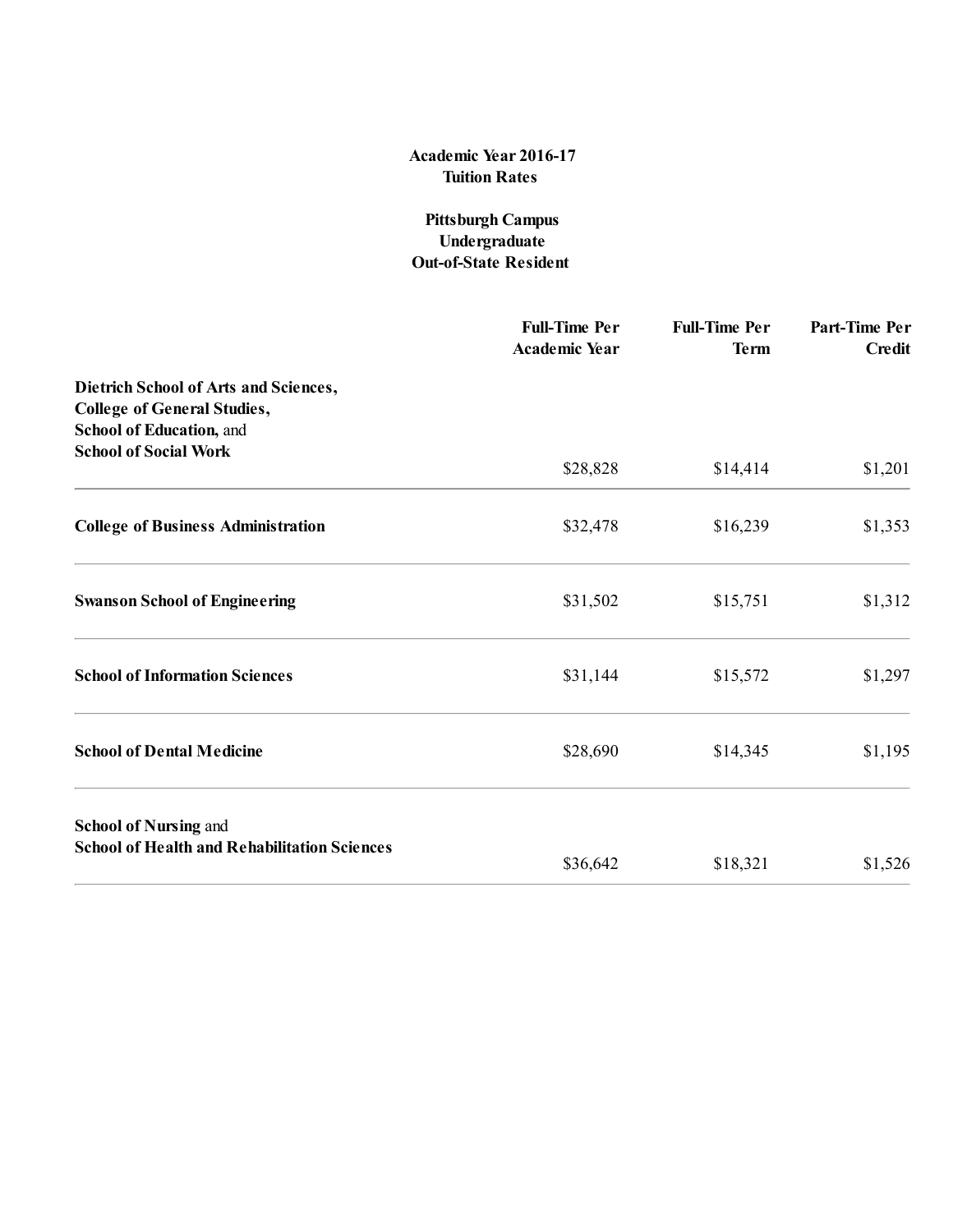### Pittsburgh Campus Graduate and Doctorate-Professional Practice Pennsylvania Resident

|                                                                                                                                                   | <b>Full-Time Per</b><br><b>Academic Year</b> | <b>Full-Time Per</b><br><b>Term</b> | <b>Part-Time Per</b><br><b>Credit</b> |
|---------------------------------------------------------------------------------------------------------------------------------------------------|----------------------------------------------|-------------------------------------|---------------------------------------|
| Dietrich School of Arts and Sciences,<br><b>School of Education,</b><br><b>Graduate School of Public and</b><br><b>International Affairs, and</b> |                                              |                                     |                                       |
| <b>School of Social Work</b>                                                                                                                      | \$21,748                                     | \$10,874                            | \$877                                 |
| <b>Joseph M. Katz Graduate School of Business</b><br>(except as follows)                                                                          | \$28,914                                     | \$14,457                            | \$1,246                               |
| MBA: One-Year Program                                                                                                                             | \$43,371                                     | \$14,457                            | \$1,246                               |
| Note that the rate shown for the MBA: One-Year Program under "Full-Time Per Academic Year" is for three terms.                                    |                                              |                                     |                                       |
| Two-Year MBA Program, MS program in Management of<br>Information Systems (MOIS), and the MS(MOIS)/MBA Program                                     | \$21,685                                     | \$10,842                            | \$1,246                               |
| All MS degree programs except for the MS degree program in<br>Management of Information Systems                                                   | \$27,844                                     | \$13,922                            | \$1,057                               |
| <b>JD/MBA</b> Program                                                                                                                             | \$39,752                                     | \$19,876                            |                                       |

The EMBA program is a five-term program. The total cost for new students first entering in May 2016 and after is \$75,000.

The EMBA in Healthcare program is a five-term program. The total cost for new students who enter in May 2017 is \$95,000.

| <b>Swanson School of Engineering</b> | \$24,962 | \$12,481 | \$1,184 |
|--------------------------------------|----------|----------|---------|
|                                      |          |          |         |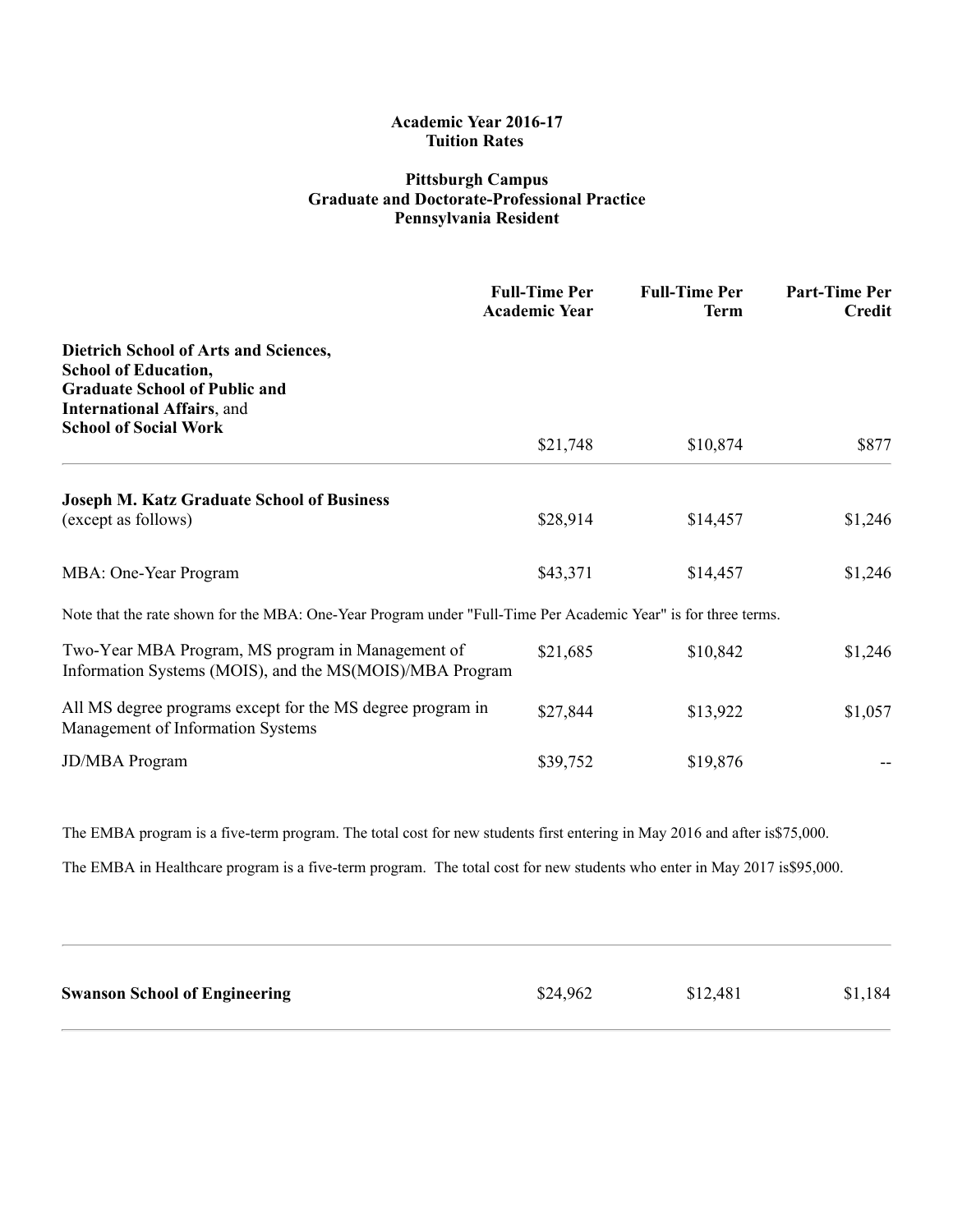#### School of Law

| Graduate (MSL)                         | \$32,312 | \$16,156 | \$1,219 |
|----------------------------------------|----------|----------|---------|
| Graduate (LLM)                         | \$37,500 | \$18,750 | \$1,562 |
| Doctorate - Professional Practice (JD) | \$31,312 | \$16,156 | \$1,219 |

The rates shown for Doctorate - Professional Practice under "Part-Time Per Credit" are applicable to courses outside the curriculum.

| <b>School of Information Sciences</b>                                                                         | \$22,868 | \$11,434 | \$931   |
|---------------------------------------------------------------------------------------------------------------|----------|----------|---------|
| <b>School of Dental Medicine</b>                                                                              |          |          |         |
| Graduate (except as follows)                                                                                  | \$48,606 | \$24,303 | \$2,007 |
| Graduate (MS, PhD in Oral Biology)                                                                            | \$25,497 | \$8,499  | \$1,039 |
| The rate shown for Graduate (MS, PhD in Oral Biology) under "Full-Time Per Academic Year" is for three terms. |          |          |         |
| Doctorate - Professional Practice                                                                             | \$45,230 | \$22,615 | \$991   |

The rate shown for Doctorate-Professional Practice under "Part-Time Per Credit" is applicable to courses outside the curriculum.

| <b>School of Nursing</b>                   | \$25,500 | \$12,750 | \$1,039 |
|--------------------------------------------|----------|----------|---------|
| <b>School of Pharmacy</b>                  |          |          |         |
| Graduate                                   | \$25,500 | \$12,750 | \$1,039 |
| Doctorate - Professional Practice (PharmD) | \$30,284 | \$15,142 | \$1,170 |

The rates shown for Doctorate - Professional Practice under "Part-Time Per Credit" are applicable to courses outside the curriculum.

The MSPBA program is a three-term program. The total cost for new students who entered in January 2016 and after is\$58,050.

| <b>Graduate School of Public Health (except as follows)</b><br>MHA/MBA Program | \$25,500<br>\$26,526 | \$12,750<br>\$13,263 | \$1,039<br>\$1,020 |
|--------------------------------------------------------------------------------|----------------------|----------------------|--------------------|
| <b>School of Medicine</b><br>Graduate                                          | \$25,226             | \$12,613             | \$1,026            |
| Doctorate - Professional Practice                                              | \$52,510             | \$26,255             | \$920              |

The rate shown for Doctorate - Professional Practice under "Part-Time Per Credit" is applicable to courses outside the curriculum.

| <b>School of Health and Rehabilitation Sciences</b> | \$25,500 |          | \$1,039 |
|-----------------------------------------------------|----------|----------|---------|
| (except for Doctor of Physical Therapy Program)     |          | \$12,750 |         |

#### Doctor of Physical Therapy Program

The SHRS Doctor of Physical Therapy (DPT) Program is a full-time, three-year, three-terms-per-year program. Tuition will be billed at the flat rate for the entire three-year program. The three-term cost for students first entering in the Summer of 2017 is \$39,786.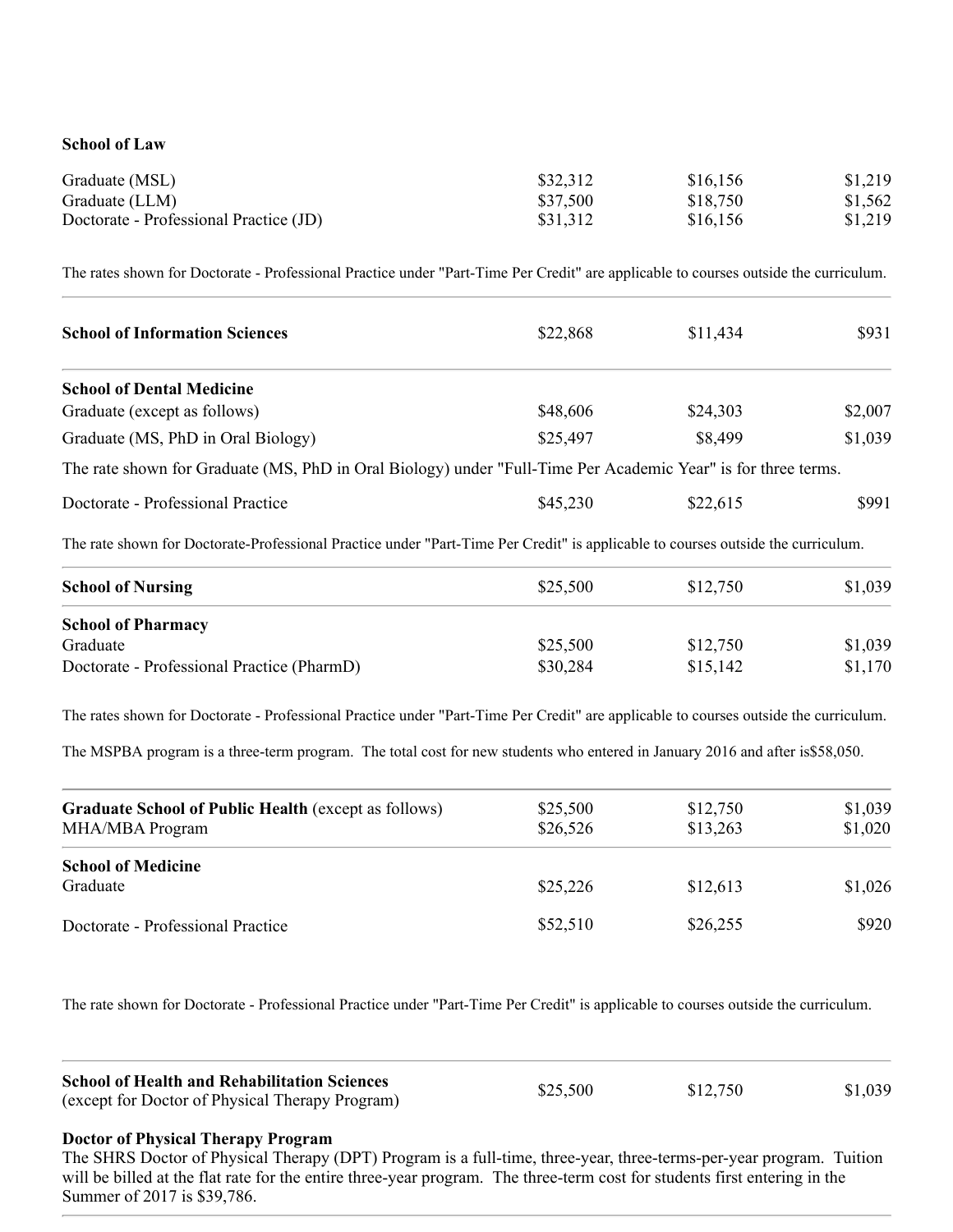### Pittsburgh Campus Graduate and Doctorate-Professional Practice **Out-of-State Resident**

|                                                                                                                                                  | <b>Full-Time Per</b><br><b>Academic Year</b> | <b>Full-Time Per</b><br><b>Term</b> | <b>Part-Time Per</b><br><b>Credit</b> |
|--------------------------------------------------------------------------------------------------------------------------------------------------|----------------------------------------------|-------------------------------------|---------------------------------------|
| Dietrich School of Arts and Sciences,<br><b>School of Education, and</b><br><b>Graduate School of Public and</b><br><b>International Affairs</b> | \$35,904                                     | \$17,952                            | \$1,468                               |
| <b>School of Social Work</b>                                                                                                                     | \$29,652                                     | \$14,826                            | \$1,211                               |
| <b>Joseph M. Katz Graduate School of Business</b><br>(except as follows)                                                                         | \$39,494                                     | \$19,747                            | \$1,877                               |
| MBA: One-Year Program                                                                                                                            | \$59,241                                     | \$19,747                            | \$1,877                               |
| Note that the rate shown for the One-Year Program under "Full-Time Per Academic Year" is for three terms.                                        |                                              |                                     |                                       |
| Two-Year MBA Program, MS program in Management of<br>Information Systems (MOIS), and the MS(MOIS)/MBA Program                                    | \$29,620                                     | \$14,810                            | \$1,877                               |
| All MS degree programs except for the MS degree program in<br>Management of Information Systems                                                  | \$37,538                                     | \$18,769                            | \$1,499                               |
| <b>JD/MBA Program</b>                                                                                                                            | \$51,204                                     | \$25,602                            |                                       |

The EMBA program is a five-term program. The total cost for new students first entering in May 2016 and after is\$75,000. The EMBA in Healthcare program is a five-term program. The total cost for new students who enter in May 2017 is\$95,000.

| <b>Swanson School of Engineering</b>   | \$41,222 | \$20,611 | \$1,950 |
|----------------------------------------|----------|----------|---------|
| <b>School of Law</b>                   |          |          |         |
| Graduate (MSL)                         | \$40,492 | \$20,246 | \$1,775 |
| Graduate (LLM)                         | \$37,500 | \$18,750 | \$1,562 |
| Doctorate - Professional Practice (JD) | \$40,492 | \$20,246 | \$1,775 |

Rates shown for Doctorate-Professional Practice under "Part-Time Per Credit" are applicable to courses outside the curriculum.

| <b>School of Information Sciences</b> | \$37,754 | \$18,877 | \$1,553 |
|---------------------------------------|----------|----------|---------|
|                                       |          |          |         |